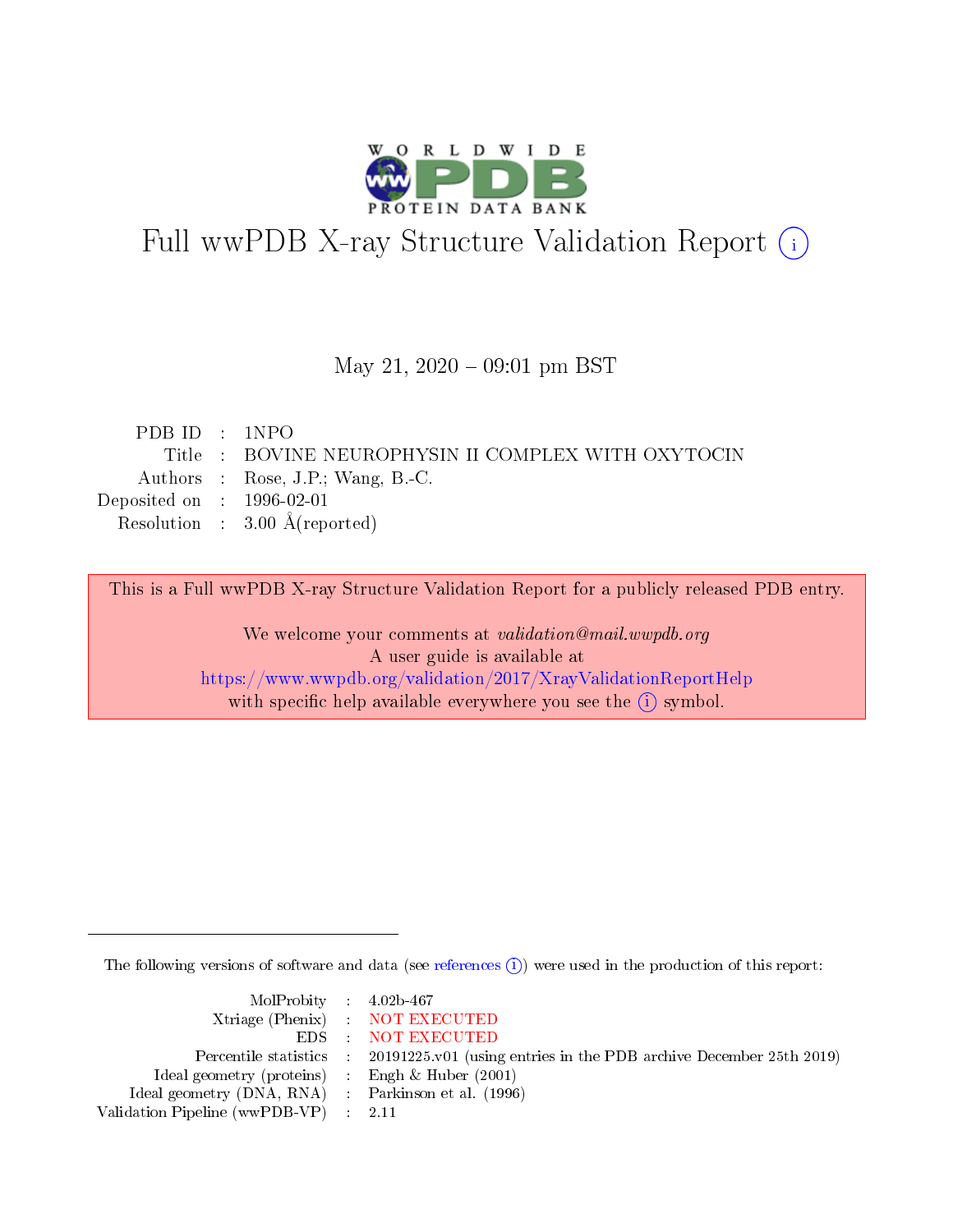## 1 [O](https://www.wwpdb.org/validation/2017/XrayValidationReportHelp#overall_quality)verall quality at a glance  $(i)$

The following experimental techniques were used to determine the structure: X-RAY DIFFRACTION

The reported resolution of this entry is 3.00 Å.

Percentile scores (ranging between 0-100) for global validation metrics of the entry are shown in the following graphic. The table shows the number of entries on which the scores are based.



| Metric.               | Whole archive       | Similar resolution                                 |
|-----------------------|---------------------|----------------------------------------------------|
|                       | (# $\rm{Entries}$ ) | $(\text{\#Entries, resolution range}(\text{\AA}))$ |
| Clashscore            | 141614              | $2416(3.00-3.00)$                                  |
| Ramachandran outliers | 138981              | $2333(3.00-3.00)$                                  |
| Sidechain outliers    | 138945              | $2336(3.00-3.00)$                                  |

The table below summarises the geometric issues observed across the polymeric chains and their fit to the electron density. The red, orange, yellow and green segments on the lower bar indicate the fraction of residues that contain outliers for  $\geq=3$ , 2, 1 and 0 types of geometric quality criteria respectively. A grey segment represents the fraction of residues that are not modelled. The numeric value for each fraction is indicated below the corresponding segment, with a dot representing fractions  $\epsilon = 5\%$ 

Note EDS was not executed.

| Mol     |   | $\boxed{\text{Chain}}$ Length | Quality of chain |     |         |     |  |  |
|---------|---|-------------------------------|------------------|-----|---------|-----|--|--|
|         | А | 95                            | 44%              | 34% | 7%      | 15% |  |  |
| ച       | В | 9                             | 56%              | 22% | 11%     | 11% |  |  |
| ച       | D | 9                             | 56%              | 11% | 22%     | 11% |  |  |
| ച<br>Æ. |   | 95                            | 44%              | 31% | $7\%$ . | 17% |  |  |

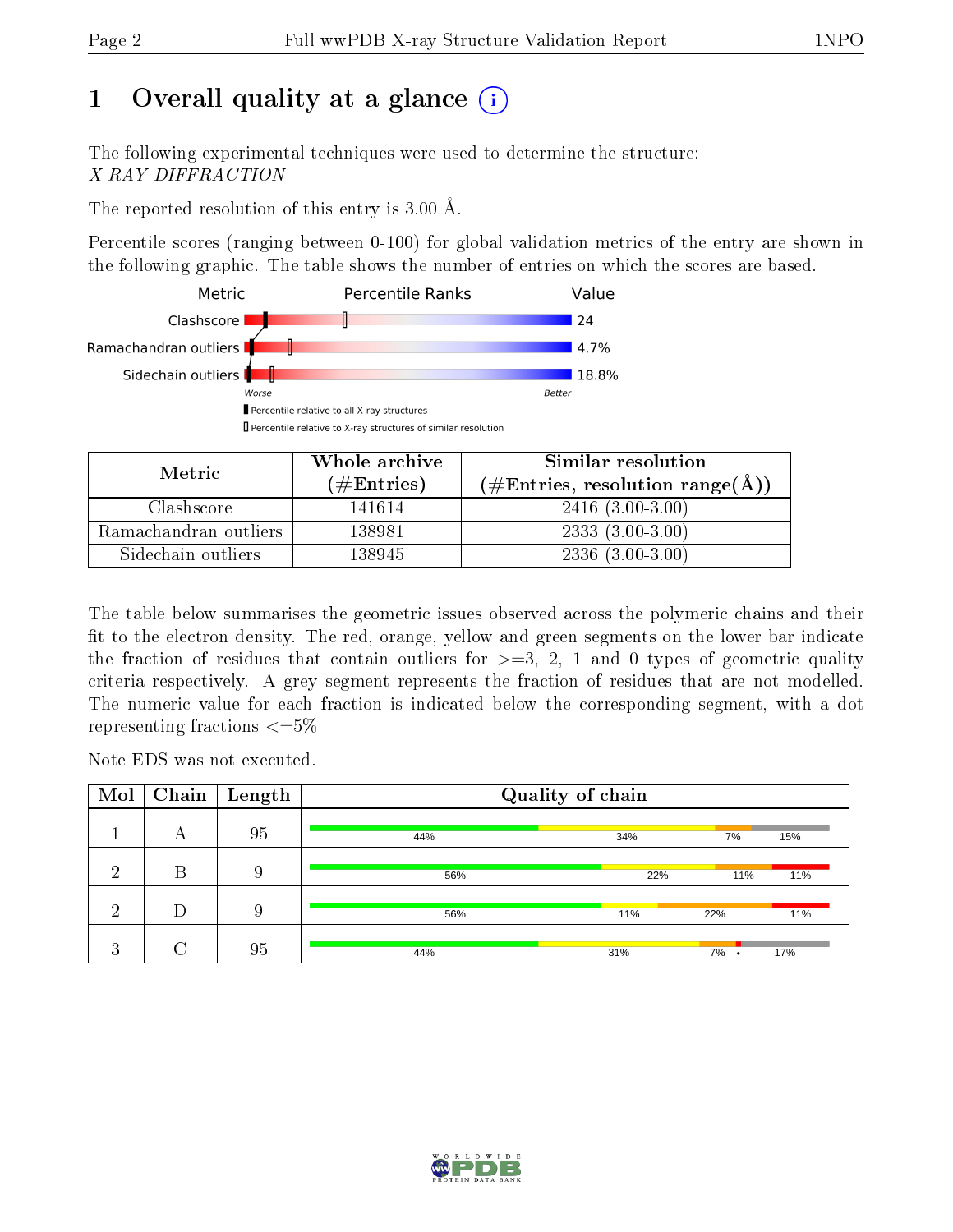## 2 Entry composition (i)

There are 3 unique types of molecules in this entry. The entry contains 1247 atoms, of which 0 are hydrogens and 0 are deuteriums.

In the tables below, the ZeroOcc column contains the number of atoms modelled with zero occupancy, the AltConf column contains the number of residues with at least one atom in alternate conformation and the Trace column contains the number of residues modelled with at most 2 atoms.

Molecule 1 is a protein called NEUROPHYSIN II.

| Mol | Chain   Residues | Atoms                     |     |     |        | $\text{ZeroOcc} \mid \text{AltConf} \mid \text{Trace}$ |  |  |
|-----|------------------|---------------------------|-----|-----|--------|--------------------------------------------------------|--|--|
|     |                  | $\tau_{\rm{otal}}$<br>564 | 335 | 100 | -115 - |                                                        |  |  |

• Molecule 2 is a protein called OXYTOCIN.

| Mol | Chain   Residues | Atoms         |       |            |  | $ZeroOcc \mid AltConf \mid Trace$ |  |  |
|-----|------------------|---------------|-------|------------|--|-----------------------------------|--|--|
|     |                  | Total C N O S |       |            |  |                                   |  |  |
|     |                  |               |       | 43 11 12 2 |  |                                   |  |  |
|     |                  | Total C N O   |       |            |  |                                   |  |  |
|     |                  | 68            | 43 11 |            |  |                                   |  |  |

• Molecule 3 is a protein called NEUROPHYSIN II.

| Mol | Chain | Residues | Atoms |     |    | ZeroOcc   AltConf   Trace |  |  |  |
|-----|-------|----------|-------|-----|----|---------------------------|--|--|--|
|     |       | 79       | Total | 324 | 98 |                           |  |  |  |

There is a discrepancy between the modelled and reference sequences:

|  |  | Chain   Residue   Modelled   Actual   Comment | <b>Reference</b>      |
|--|--|-----------------------------------------------|-----------------------|
|  |  |                                               | CONFLICT   UNP P01180 |

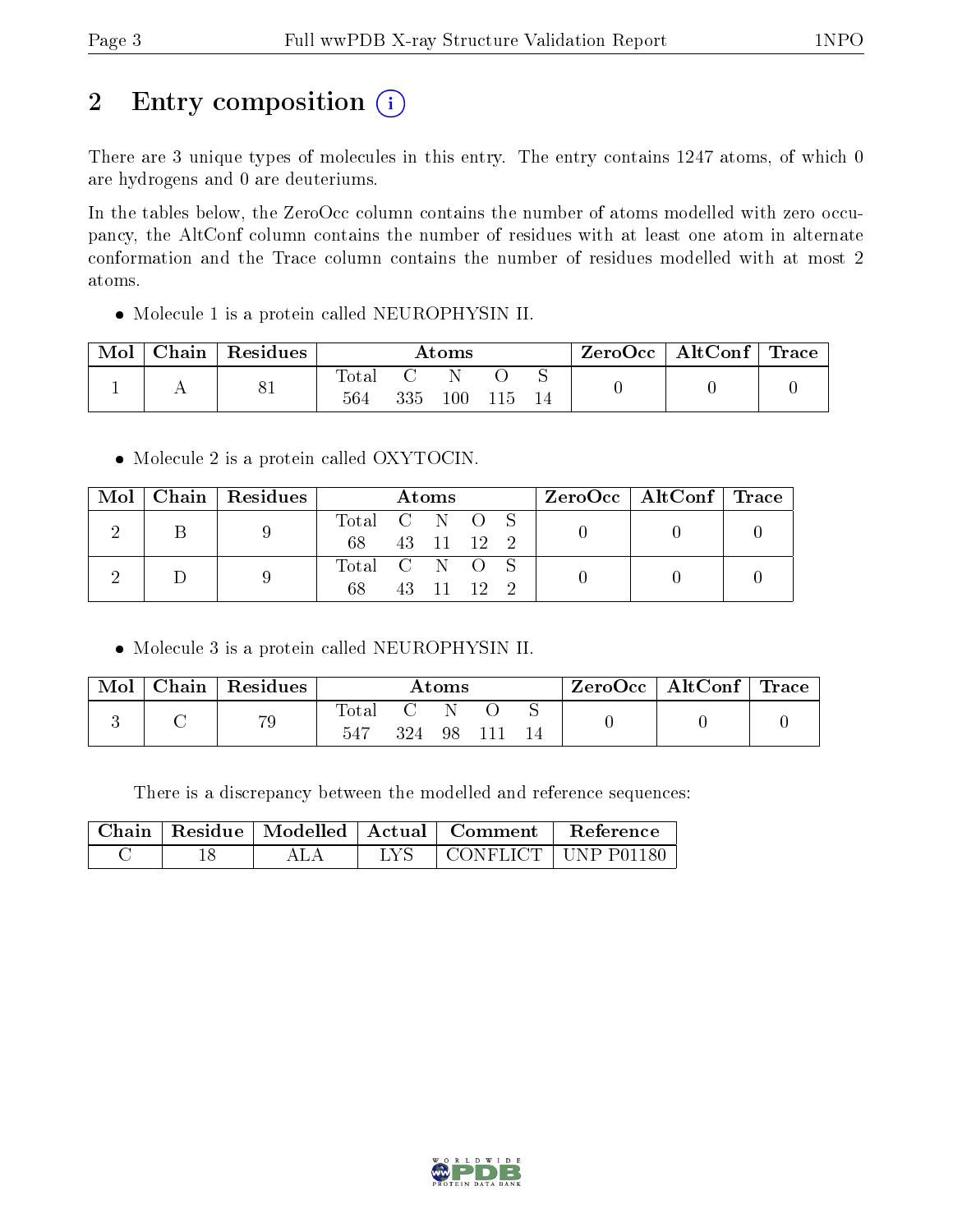### 3 Residue-property plots  $(i)$

These plots are drawn for all protein, RNA and DNA chains in the entry. The first graphic for a chain summarises the proportions of the various outlier classes displayed in the second graphic. The second graphic shows the sequence view annotated by issues in geometry. Residues are colorcoded according to the number of geometric quality criteria for which they contain at least one outlier: green  $= 0$ , yellow  $= 1$ , orange  $= 2$  and red  $= 3$  or more. Stretches of 2 or more consecutive residues without any outlier are shown as a green connector. Residues present in the sample, but not in the model, are shown in grey.



- Note EDS was not executed.
- Molecule 1: NEUROPHYSIN II

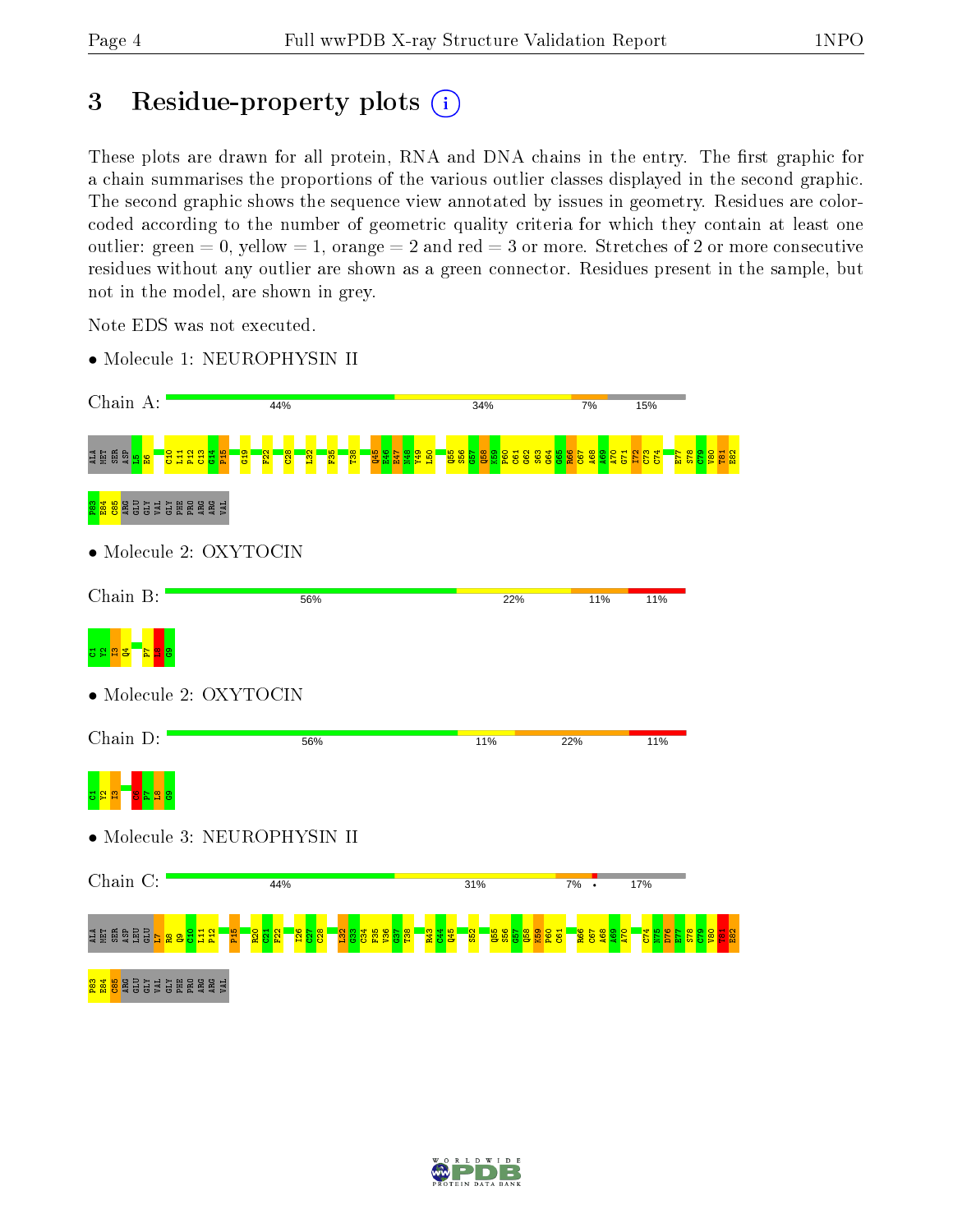## 4 Data and refinement statistics  $(i)$

Xtriage (Phenix) and EDS were not executed - this section is therefore incomplete.

| Property                               | Value                                           | Source    |  |
|----------------------------------------|-------------------------------------------------|-----------|--|
| Space group                            | P 41 21 2                                       | Depositor |  |
| Cell constants                         | 69.05Å<br>69.05Å<br>$-113.26\text{\AA}$         | Depositor |  |
| a, b, c, $\alpha$ , $\beta$ , $\gamma$ | $90.00^\circ$<br>$90.00^\circ$<br>$90.00^\circ$ |           |  |
| Resolution (A)                         | - 3.00<br>8.00                                  | Depositor |  |
| % Data completeness                    | $96.9(8.00-3.00)$                               | Depositor |  |
| (in resolution range)                  |                                                 |           |  |
| $R_{merge}$                            | 0.06                                            | Depositor |  |
| $\mathrm{R}_{sym}$                     | Not available)                                  | Depositor |  |
| Refinement program                     | $X-PLOR$ 3.1                                    | Depositor |  |
| $R, R_{free}$                          | 0.182<br>0.266<br>$\sim$                        | Depositor |  |
| Estimated twinning fraction            | No twinning to report.                          | Xtriage   |  |
| Total number of atoms                  | 1247                                            | wwPDB-VP  |  |
| Average B, all atoms $(A^2)$           | 30.0                                            | wwPDB-VP  |  |

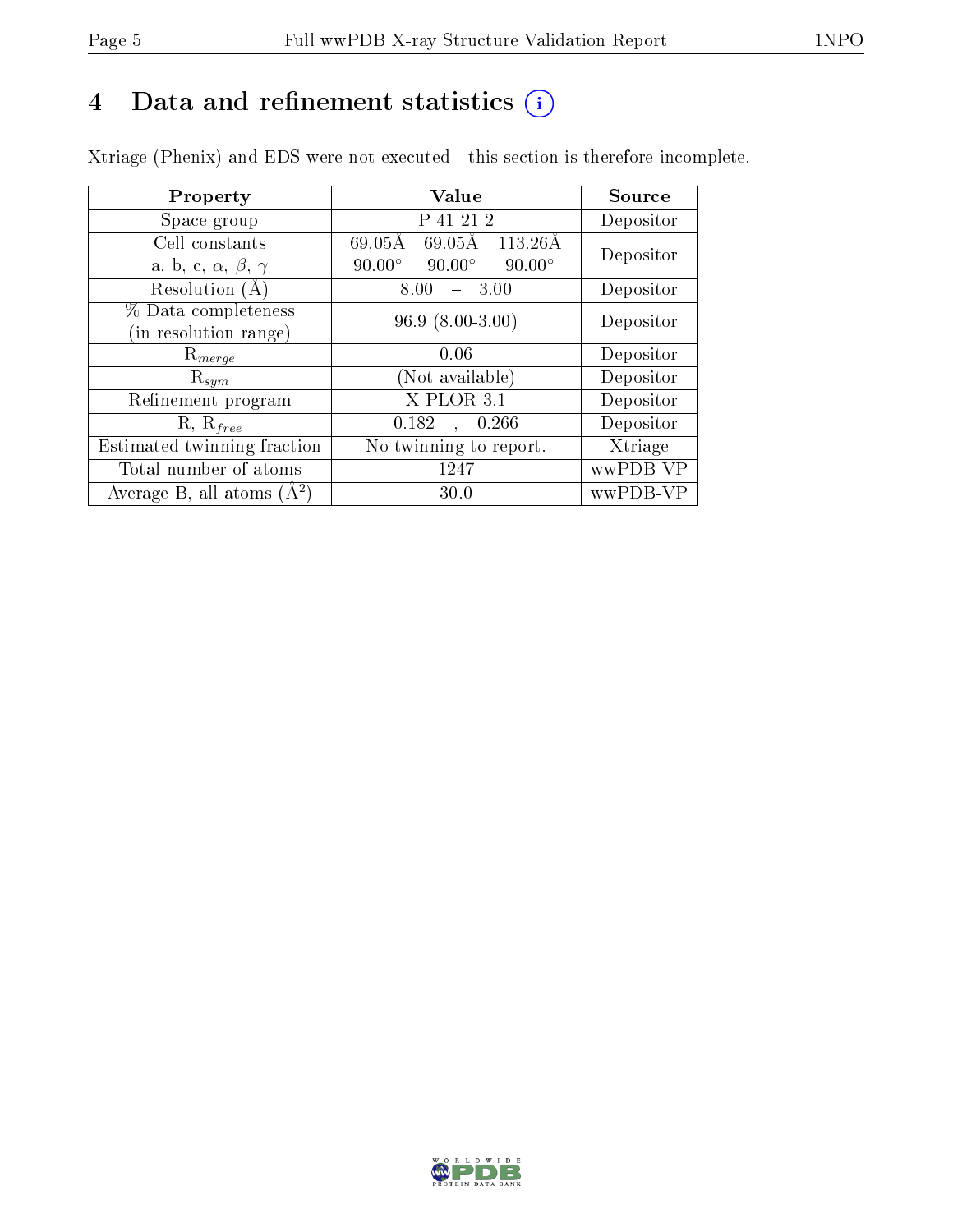## 5 Model quality  $(i)$

### 5.1 Standard geometry  $(i)$

The Z score for a bond length (or angle) is the number of standard deviations the observed value is removed from the expected value. A bond length (or angle) with  $|Z| > 5$  is considered an outlier worth inspection. RMSZ is the root-mean-square of all Z scores of the bond lengths (or angles).

| Mol          | Chain |      | Bond lengths    | Bond angles |             |  |
|--------------|-------|------|-----------------|-------------|-------------|--|
|              |       | RMSZ | # $ Z  > 5$     | <b>RMSZ</b> | $\# Z  > 5$ |  |
| $\mathbf{1}$ |       | 0.52 | 0/573           | 0.65        | 0/773       |  |
| 2            | R     | 0.45 | 0/69            | 0.77        | /93         |  |
| 2            |       | 0.61 | 0/69            | 0.64        | 0/93        |  |
| 3            | C     | 0.48 | /556            | 0.61        | 750         |  |
| AH           | Αll   | 0.50 | $^{\prime}1267$ | 0.64        | 1709        |  |

Chiral center outliers are detected by calculating the chiral volume of a chiral center and verifying if the center is modelled as a planar moiety or with the opposite hand.A planarity outlier is detected by checking planarity of atoms in a peptide group, atoms in a mainchain group or atoms of a sidechain that are expected to be planar.

|  | Mol   Chain   $\#\text{Chirality outliers}$   $\#\text{Planarity outliers}$ |  |
|--|-----------------------------------------------------------------------------|--|
|  |                                                                             |  |
|  |                                                                             |  |
|  |                                                                             |  |
|  |                                                                             |  |
|  |                                                                             |  |

There are no bond length outliers.

There are no bond angle outliers.

There are no chirality outliers.

All (6) planarity outliers are listed below:

| Mol | Chain | Res | Type       | Group     |
|-----|-------|-----|------------|-----------|
|     |       | 49  | TYR.       | Sidechain |
| 2   |       | 3   | <b>ILE</b> | Mainchain |
| 3   | C     | 81  | <b>THR</b> | Mainchain |
| 2   |       | 2   | TYR.       | Sidechain |
| 2   |       | 3   | <b>ILE</b> | Mainchain |
| 2   |       |     | <b>CYS</b> | Peptide   |

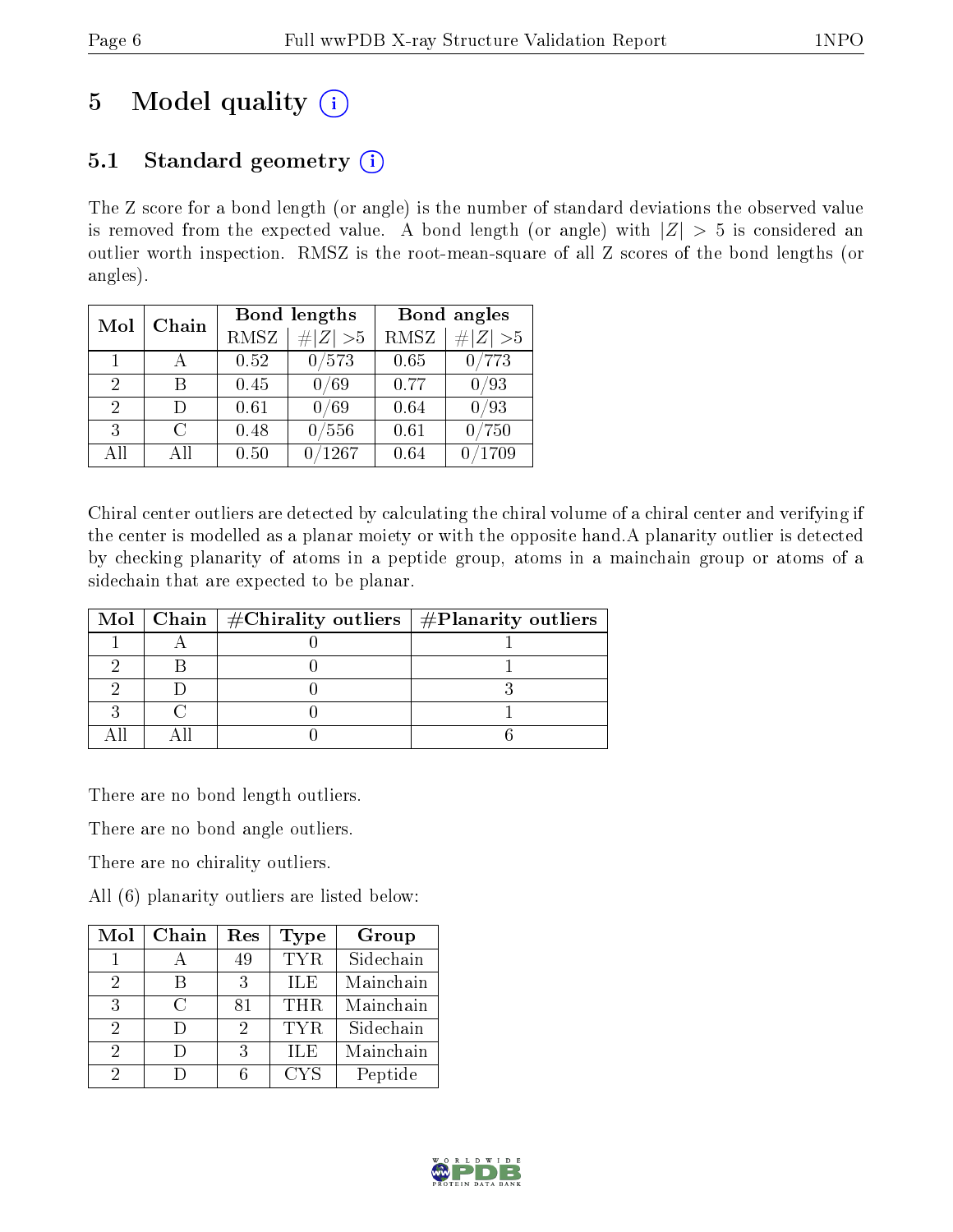#### 5.2 Too-close contacts  $(i)$

In the following table, the Non-H and H(model) columns list the number of non-hydrogen atoms and hydrogen atoms in the chain respectively. The H(added) column lists the number of hydrogen atoms added and optimized by MolProbity. The Clashes column lists the number of clashes within the asymmetric unit, whereas Symm-Clashes lists symmetry related clashes.

|  |      |      | Mol   Chain   Non-H   H(model)   H(added)   Clashes   Symm-Clashes |
|--|------|------|--------------------------------------------------------------------|
|  | 564  | -507 |                                                                    |
|  |      | 65   |                                                                    |
|  | 68   | 65   |                                                                    |
|  | 547  | 493  |                                                                    |
|  | 1947 | 1130 |                                                                    |

The all-atom clashscore is defined as the number of clashes found per 1000 atoms (including hydrogen atoms). The all-atom clashscore for this structure is 24.

All (57) close contacts within the same asymmetric unit are listed below, sorted by their clash magnitude.

| Atom-1                                  | Atom-2                     | Interatomic    | Clash         |  |
|-----------------------------------------|----------------------------|----------------|---------------|--|
|                                         |                            | distance $(A)$ | overlap $(A)$ |  |
| 1:A:11:LEU:HG                           | 1:A:47:GLU:HG2             | 1.55           | 0.86          |  |
| 2: D:6: CYS:CB                          | 2:D:8:LEU:H                | 1.97           | 0.77          |  |
| 2:D:6:CYS:HB3                           | 2:D:8:LEU:H                | 1.49           | 0.76          |  |
| 1:A:80:VAL:HG12                         | 3:C:78:SER:HB2             | 1.71           | 0.72          |  |
| 1: A:60: PRO:HA                         | 1:A:66:ARG:HB3             | 1.76           | 0.68          |  |
| 3:C:22:PHE:CZ                           | 3: C:68: ALA: HA           | 2.31           | 0.66          |  |
| 1:A:22:PHE:CZ                           | 1: A:68:ALA:HA             | 2.33           | 0.64          |  |
| 2:B:3:ILE:HG23                          | 2:B:4:GLN:HG3              | 1.79           | 0.64          |  |
| 1: A:15: PRO:HG2                        | 1: A:32:LEU:HD21           | 1.80           | 0.64          |  |
| 1:A:77:GLU:HB2                          | 3:C:81:THR:OG1             | 2.01           | 0.60          |  |
| 3:C:15:PRO:HB2                          | 3:C:32:LEU:HD11            | 1.85           | 0.59          |  |
| 3:C:58:GLN:HA                           | 3:C:66:ARG:HH21            | 1.69           | 0.58          |  |
| 3:C:7:LEU:HD11                          | 2:D:3:ILE:HD13             | 1.85           | 0.58          |  |
| 1:A:72:ILE:CD1                          | 3:C:36:VAL:HG12            | 2.35           | 0.57          |  |
| 3:C:22:PHE:CE2                          | $3:C:68:ALA:H\overline{A}$ | 2.40           | 0.57          |  |
| 3:C:56:SER:O                            | 3: C:66: ARG: HG3          | 2.05           | 0.57          |  |
| 3:C:80:VAL:HG22                         | 3:C:81:THR:O               | 2.06           | 0.55          |  |
| 1: A:10:CYS:HB3                         | 1:A:47:GLU:HG3             | 1.89           | 0.55          |  |
| $1: A:61: \overline{C} \overline{YS:O}$ | 1: A:73: CYS:SG            | 2.64           | 0.55          |  |
| $1:A:\overline{61:CYS:H}$               | 1: A:66: ARG: HA           | 1.72           | 0.55          |  |
| 3:C:28:CYS:SG                           | 3:C:68:ALA:HB1             | 2.49           | 0.53          |  |
| 1: A:74: CYS:HA                         | 1: A:78: SER:O             | 2.08           | 0.53          |  |
| 3:C:28:CYS:CB                           | 3:C:68:ALA:HB1             | 2.38           | 0.52          |  |

Continued on next page...

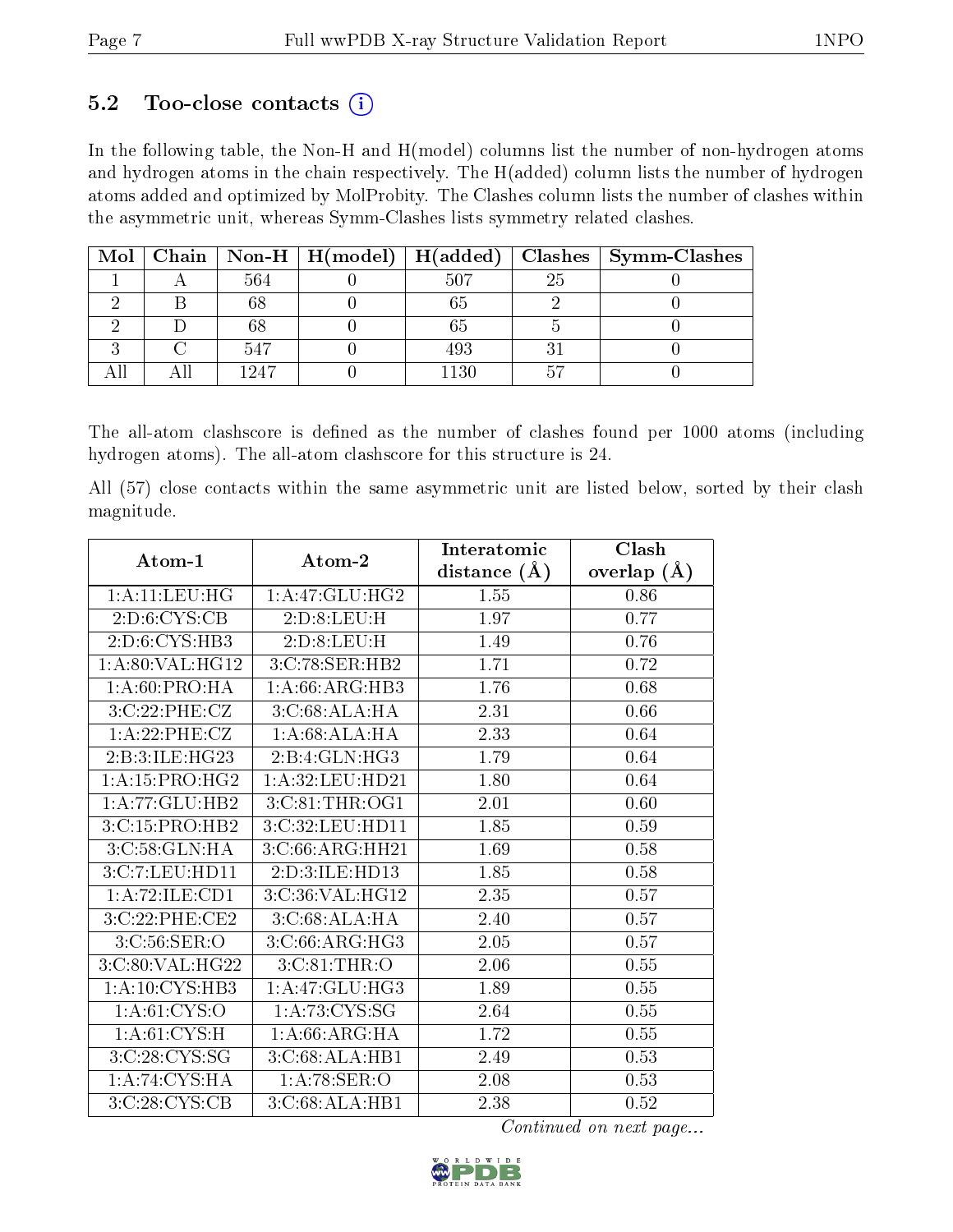| ontentable from procedule page |                   | Interatomic       | Clash         |  |
|--------------------------------|-------------------|-------------------|---------------|--|
| Atom-1                         | Atom-2            | distance $(\AA)$  | overlap $(A)$ |  |
| 1: A:35:PHE:HB3                | 1: A:38:THR:OG1   | 2.09              | 0.52          |  |
| 3:C:22:PHE:O                   | 3:C:76:ASP:HA     | $2.10\,$          | 0.51          |  |
| 1:A:80:VAL:HG12                | 3:C:78:SER:CB     | 2.40              | 0.51          |  |
| 3: C:58: GLN:O                 | 3:C:60:PRO:HD3    | 2.10              | 0.51          |  |
| 1:A:80:VAL:HG23                | 1: A:81:THR:O     | 2.11              | 0.50          |  |
| 3:C:9:GLN:CB                   | 3:C:20:ARG:HH11   | 2.24              | 0.50          |  |
| 3:C:35:PHE:HB3                 | 3:C:38:THR:OG1    | 2.12              | 0.50          |  |
| 3: C:82: GLU:O                 | 3:C:85:CYS:HB2    | 2.13              | 0.49          |  |
| 3:C:9:GLN:HB2                  | 3:C:20:ARG:HH11   | 1.78              | 0.49          |  |
| 2:D:6:CYS:HB2                  | 2:D:8:LEU:H       | 1.75              | 0.48          |  |
| 3:C:9:GLN:HB2                  | 3:C:20:ARG:NH1    | 2.29              | 0.47          |  |
| 1: A: 61: CYS: SG              | 1: A:67:CYS:N     | 2.88              | 0.47          |  |
| 1:A:12:PRO:HA                  | 1: A:19: GLY:O    | 2.16              | 0.45          |  |
| 3:C:68:ALA:CB                  | 3:C:74:CYS:SG     | 3.05              | 0.45          |  |
| 3: C:60: PRO:HA                | 3: C:66: ARG: HA  | 1.98              | 0.44          |  |
| 1: A: 61: CYS: SG              | 1: A:67:CYS:SG    | $\overline{3.15}$ | 0.44          |  |
| 3: C: 61: CYS: SG              | 3:C:85:CYS:SG     | 3.15              | 0.44          |  |
| 3:C:7:LEU:HD12                 | 3:C:7:LEU:HA      | 1.80              | 0.44          |  |
| 3:C:22:PHE:HB2                 | 3:C:26:ILE:HG22   | 2.01              | 0.43          |  |
| 1:A:71:GLY:HA2                 | 1:A:85:CYS:HB2    | 2.01              | 0.43          |  |
| 2:D:3:ILE:O                    | 2: D: 8: LEU: HG  | 2.19              | 0.43          |  |
| 1: A:58: GLN: HE22             | 1: A:60: PRO:HD3  | 1.85              | 0.42          |  |
| 1: A:62: GLY:O                 | 1: A:64: GLY:N    | 2.52              | 0.42          |  |
| 3:C:59:LYS:HB3                 | 3:C:67:CYS:SG     | 2.60              | 0.42          |  |
| 1: A:56: SER:O                 | 1: A:66: ARG: HG3 | 2.19              | 0.42          |  |
| 3:C:12:PRO:HB3                 | 3:C:20:ARG:HE     | 1.84              | 0.41          |  |
| 3:C:9:GLN:OE1                  | 3:C:56:SER:HA     | 2.20              | 0.41          |  |
| 1:A:72:ILE:HD12                | 3:C:36:VAL:HG12   | 2.02              | 0.41          |  |
| 1:A:45:GLN:HE21                | 1:A:45:GLN:HB2    | 1.68              | 0.41          |  |
| 1: A:28:CYS:CB                 | 1:A:68:ALA:HB1    | 2.50              | 0.41          |  |
| 1: A: 13: CYS:N                | 1: A:19: GLY:O    | 2.53              | 0.41          |  |
| 2: B: 7: PRO: O                | 2:B:8:LEU:HB2     | 2.20              | 0.40          |  |
| 3:C:82:GLU:HA                  | 3:C:83:PRO:HD3    | 1.79              | 0.40          |  |
| 3:C:34:CYS:SG                  | 3:C:74:CYS:SG     | 3.20              | 0.40          |  |

Continued from previous page...

There are no symmetry-related clashes.

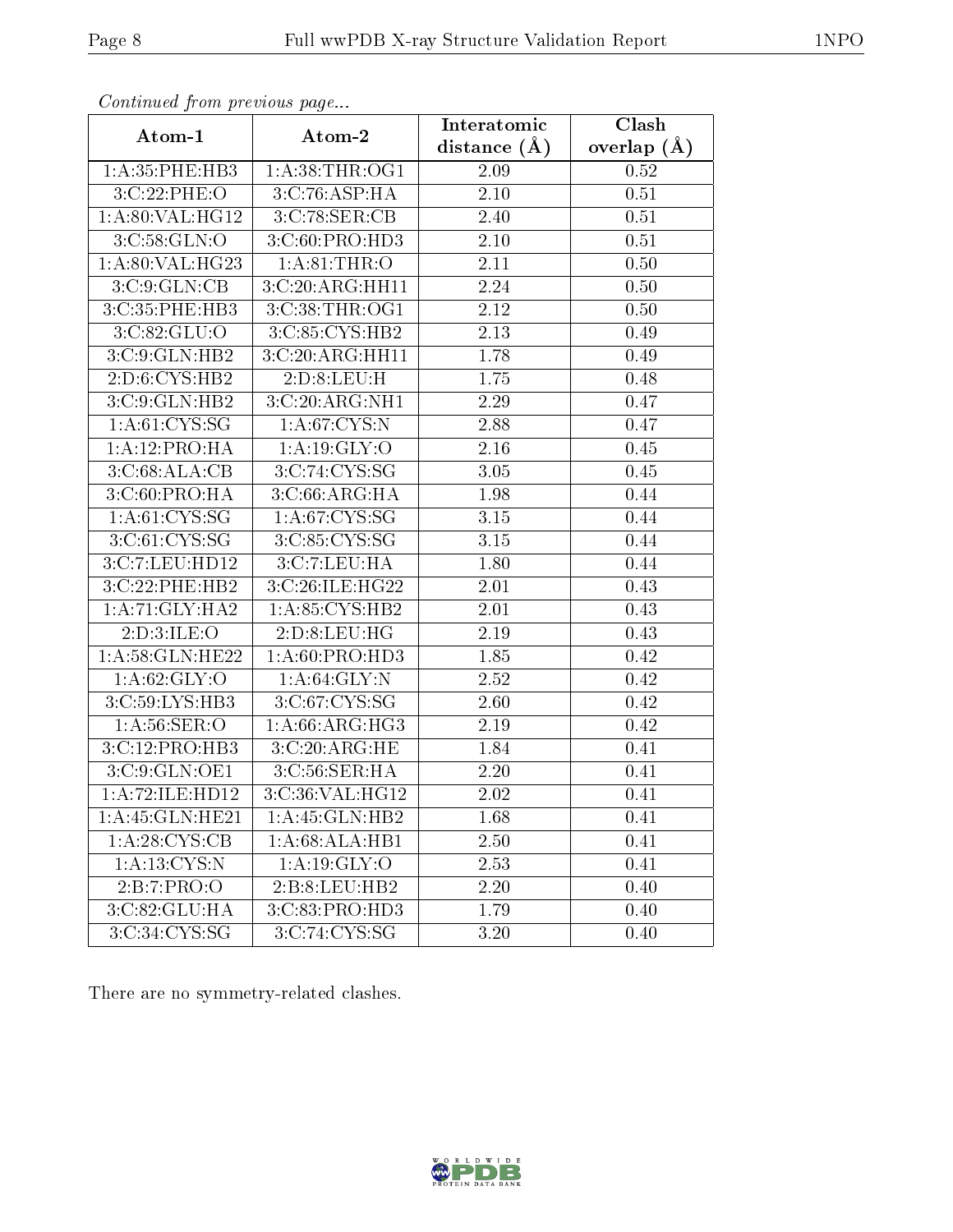### 5.3 Torsion angles (i)

#### 5.3.1 Protein backbone  $(i)$

In the following table, the Percentiles column shows the percent Ramachandran outliers of the chain as a percentile score with respect to all X-ray entries followed by that with respect to entries of similar resolution.

The Analysed column shows the number of residues for which the backbone conformation was analysed, and the total number of residues.

| Mol            | Chain         | Analysed        | Favoured  | Allowed    | Outliers  | Percentiles          |
|----------------|---------------|-----------------|-----------|------------|-----------|----------------------|
|                | A             | 79/95(83%)      | 67 (85%)  | $9(11\%)$  | $3(4\%)$  | 18<br>3              |
| $\overline{2}$ | B             | $7/9$ (78\%)    | 4(57%)    | $2(29\%)$  | $1(14\%)$ | $ 1\rangle$          |
| 2              | D             | $7/9$ $(78%)$   | 4(57%)    | $1(14\%)$  | $2(29\%)$ | $\vert 0 \vert$      |
| 3              | $\mathcal{C}$ | 77/95(81%)      | 60 (78%)  | $15(20\%)$ | $2(3\%)$  | 27<br>$\overline{5}$ |
| All            | All           | $170/208$ (82%) | 135 (79%) | $27(16\%)$ | 8(5%)     | 14<br>$\overline{2}$ |

All (8) Ramachandran outliers are listed below:

| Mol            | Chain | Res | <b>Type</b> |
|----------------|-------|-----|-------------|
| 3              | G     | 15  | PRO         |
| $\overline{2}$ |       | 6   | <b>CYS</b>  |
|                | А     | 63  | <b>SER</b>  |
|                | А     | 70  | <b>ALA</b>  |
| 3              | С     | 70  | ALA         |
| $\overline{2}$ | В     |     | LEU         |
| $\overline{2}$ |       |     | LEU         |
|                |       | 15  | PRO         |

#### 5.3.2 Protein sidechains (i)

In the following table, the Percentiles column shows the percent sidechain outliers of the chain as a percentile score with respect to all X-ray entries followed by that with respect to entries of similar resolution.

The Analysed column shows the number of residues for which the sidechain conformation was analysed, and the total number of residues.

| Mol | Chain- | Analysed         | Rotameric  | ∣ Outliers  | Percentiles                |
|-----|--------|------------------|------------|-------------|----------------------------|
|     |        | $62/74$ $(84\%)$ | $51(82\%)$ | 11 $(18\%)$ | $\boxed{2}$<br>$\boxed{9}$ |
|     |        | $8/8$ (100\%)    | $7(88\%$   | $1(12\%)$   | 4 <sup>1</sup>             |

Continued on next page...

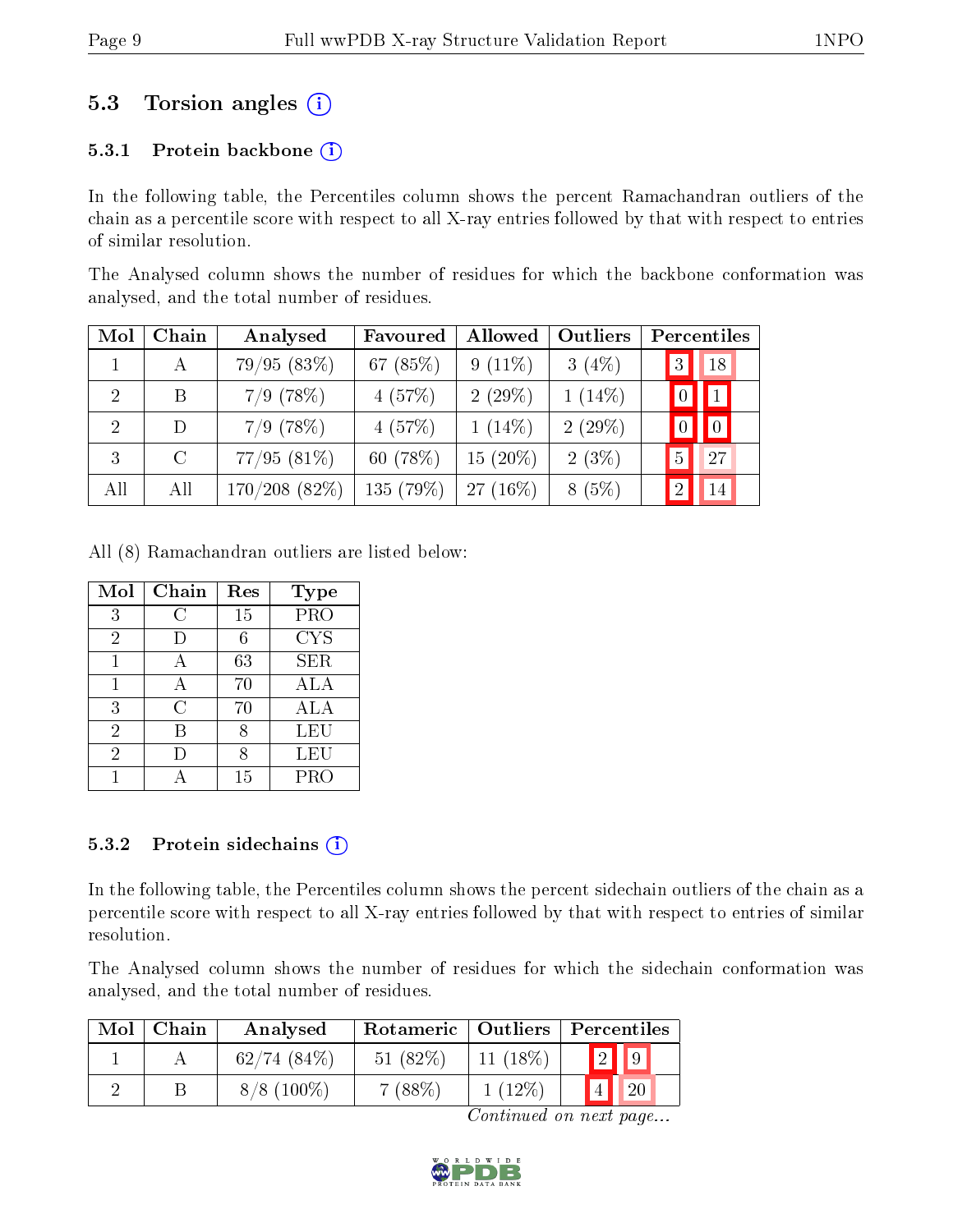|     | Contentata Home providuo pagu |                  |                      |            |                       |   |  |
|-----|-------------------------------|------------------|----------------------|------------|-----------------------|---|--|
| Mol | Chain                         | Analysed         | Rotameric   Outliers |            | Percentiles           |   |  |
|     |                               | $8/8$ (100\%)    | $8(100\%)$           |            | $\mid$ 100 $\mid$ 100 |   |  |
|     | $\mathcal{C}$                 | $60/73$ $(82\%)$ | 46 (77\%)            | 14 $(23%)$ |                       |   |  |
| All | All                           | 138/163(85%)     | $112(81\%)$          | $26(19\%)$ |                       | 8 |  |

Continued from previous page...

All (26) residues with a non-rotameric sidechain are listed below:

| Mol            | Chain                                                                                                                                                                                                                                                                                                                                                                                                                                                                                                             | $\operatorname{Res}% \left( \mathcal{N}\right) \equiv\operatorname{Res}(\mathcal{N}_{0})\cap\mathcal{N}_{1}$ | $_{\rm Type}$                              |
|----------------|-------------------------------------------------------------------------------------------------------------------------------------------------------------------------------------------------------------------------------------------------------------------------------------------------------------------------------------------------------------------------------------------------------------------------------------------------------------------------------------------------------------------|--------------------------------------------------------------------------------------------------------------|--------------------------------------------|
| $\overline{1}$ | $\overline{A}$                                                                                                                                                                                                                                                                                                                                                                                                                                                                                                    | $\overline{6}$                                                                                               | GLU                                        |
| $\overline{1}$ |                                                                                                                                                                                                                                                                                                                                                                                                                                                                                                                   | $\overline{45}$                                                                                              | $\overline{\text{GLN}}$                    |
| $\overline{1}$ |                                                                                                                                                                                                                                                                                                                                                                                                                                                                                                                   | $\overline{47}$                                                                                              | $\overline{\text{GLU}}$                    |
| $\overline{1}$ |                                                                                                                                                                                                                                                                                                                                                                                                                                                                                                                   | $\overline{50}$                                                                                              | LEU                                        |
| $\overline{1}$ |                                                                                                                                                                                                                                                                                                                                                                                                                                                                                                                   | $\overline{55}$                                                                                              | $\overline{\text{GLN}}$                    |
| $\overline{1}$ |                                                                                                                                                                                                                                                                                                                                                                                                                                                                                                                   | $\overline{58}$                                                                                              | $\overline{\text{GLN}}$                    |
| $\overline{1}$ |                                                                                                                                                                                                                                                                                                                                                                                                                                                                                                                   | $\overline{66}$                                                                                              | $\overline{\rm{ARG}}$                      |
| $\overline{1}$ |                                                                                                                                                                                                                                                                                                                                                                                                                                                                                                                   | $\overline{72}$                                                                                              | $\boxed{\underline{\text{ILE}}}$           |
| $\overline{1}$ | $\frac{\overline{A}}{\overline{A}}\frac{\overline{A}}{\overline{A}}\frac{\overline{A}}{\overline{A}}\frac{\overline{A}}{\overline{A}}\frac{\overline{A}}{\overline{A}}\frac{\overline{A}}{\overline{A}}\frac{\overline{B}}{\overline{B}}\frac{\overline{C}}{\overline{C}}\frac{\overline{C}}{\overline{C}}\frac{\overline{C}}{\overline{C}}\frac{\overline{C}}{\overline{C}}\frac{\overline{C}}{\overline{C}}\frac{\overline{C}}{\overline{C}}\frac{\overline{C}}{\overline{C}}\frac{\overline{C}}{\overline{C}}$ | $\overline{81}$                                                                                              | $\frac{\overline{\text{THR}}}{\text{GLU}}$ |
| $\overline{1}$ |                                                                                                                                                                                                                                                                                                                                                                                                                                                                                                                   | $\overline{82}$                                                                                              |                                            |
| $\overline{1}$ |                                                                                                                                                                                                                                                                                                                                                                                                                                                                                                                   | $\overline{84}$                                                                                              |                                            |
| $\overline{2}$ |                                                                                                                                                                                                                                                                                                                                                                                                                                                                                                                   | $\overline{8}$                                                                                               | LEU                                        |
| $\overline{3}$ |                                                                                                                                                                                                                                                                                                                                                                                                                                                                                                                   | $\overline{7}$                                                                                               | LEU                                        |
| $\overline{3}$ |                                                                                                                                                                                                                                                                                                                                                                                                                                                                                                                   | $\overline{8}$                                                                                               | $\overline{\rm ARG}$                       |
| $\overline{3}$ |                                                                                                                                                                                                                                                                                                                                                                                                                                                                                                                   | $\overline{11}$                                                                                              | LEU                                        |
| $\overline{3}$ |                                                                                                                                                                                                                                                                                                                                                                                                                                                                                                                   | $\overline{32}$                                                                                              | LEU                                        |
| $\overline{3}$ |                                                                                                                                                                                                                                                                                                                                                                                                                                                                                                                   | $\overline{43}$                                                                                              | $\overline{\rm{ARG}}$                      |
| $\overline{3}$ |                                                                                                                                                                                                                                                                                                                                                                                                                                                                                                                   | $\overline{45}$                                                                                              | $\frac{\overline{\text{GLN}}}{\text{SER}}$ |
| $\overline{3}$ |                                                                                                                                                                                                                                                                                                                                                                                                                                                                                                                   | $\overline{52}$                                                                                              |                                            |
| $\overline{3}$ |                                                                                                                                                                                                                                                                                                                                                                                                                                                                                                                   | $\overline{55}$                                                                                              | $\overline{\text{GLN}}$                    |
| $\overline{3}$ |                                                                                                                                                                                                                                                                                                                                                                                                                                                                                                                   | $\overline{59}$                                                                                              | $\overline{\text{LYS}}$                    |
| $\overline{3}$ |                                                                                                                                                                                                                                                                                                                                                                                                                                                                                                                   | $\overline{76}$                                                                                              | $\overline{\text{ASP}}$                    |
| $\overline{3}$ |                                                                                                                                                                                                                                                                                                                                                                                                                                                                                                                   | $\overline{81}$                                                                                              | $\overline{\text{THR}}$                    |
| $\overline{3}$ |                                                                                                                                                                                                                                                                                                                                                                                                                                                                                                                   | $\overline{82}$                                                                                              | $\overline{\text{GLU}}$                    |
| 3              |                                                                                                                                                                                                                                                                                                                                                                                                                                                                                                                   | $\overline{84}$                                                                                              | $\overline{\mathrm{GLU}}$                  |
| $\overline{3}$ |                                                                                                                                                                                                                                                                                                                                                                                                                                                                                                                   | 85                                                                                                           | $\overline{\text{CYS}}$                    |

Some sidechains can be flipped to improve hydrogen bonding and reduce clashes. All (2) such sidechains are listed below:

| Mol | Chain | Res | ype     |
|-----|-------|-----|---------|
|     |       |     | $\pm 1$ |
|     |       |     |         |

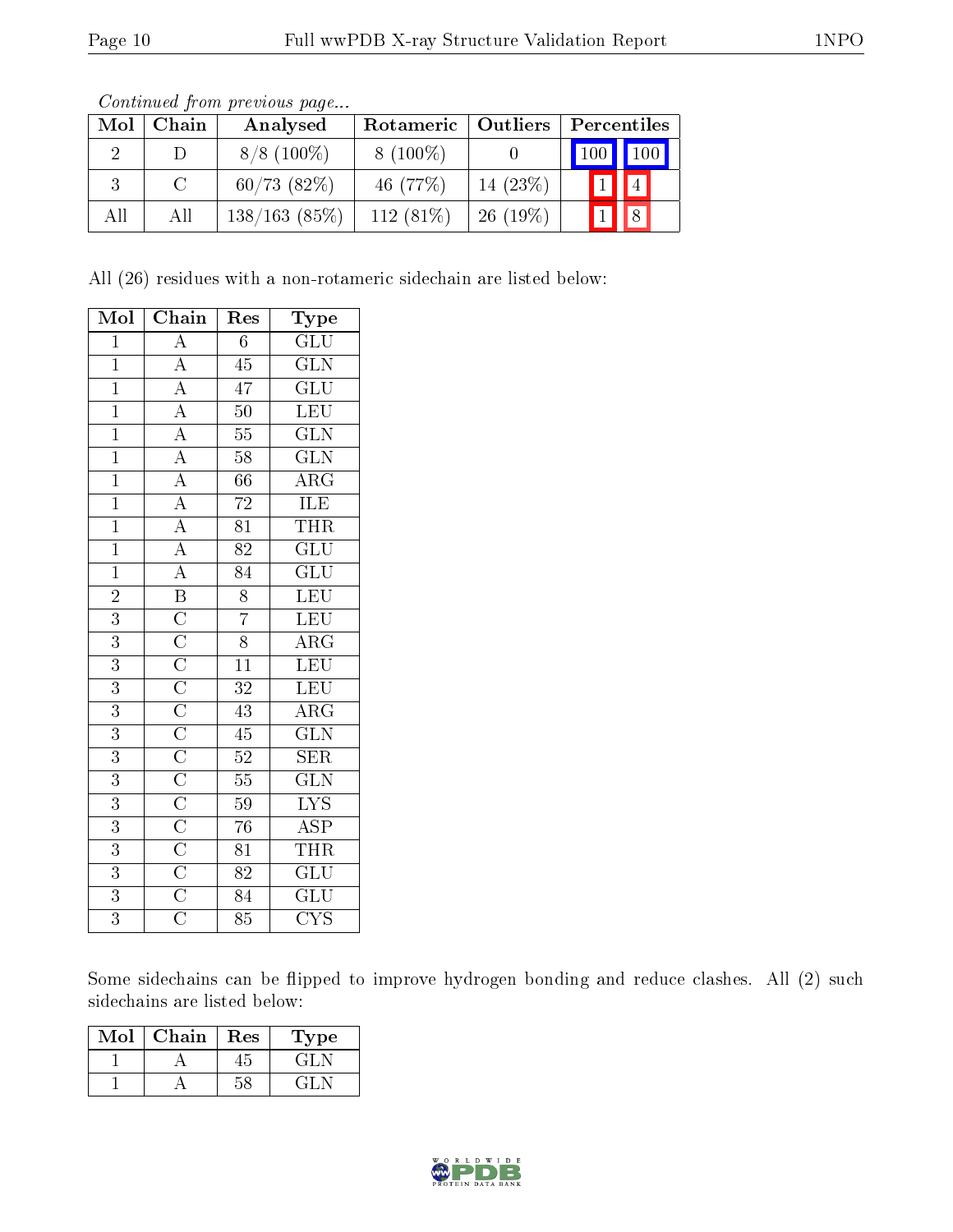#### 5.3.3 RNA [O](https://www.wwpdb.org/validation/2017/XrayValidationReportHelp#rna)i

There are no RNA molecules in this entry.

#### 5.4 Non-standard residues in protein, DNA, RNA chains (i)

There are no non-standard protein/DNA/RNA residues in this entry.

#### 5.5 Carbohydrates  $(i)$

There are no carbohydrates in this entry.

#### 5.6 Ligand geometry  $(i)$

There are no ligands in this entry.

#### 5.7 [O](https://www.wwpdb.org/validation/2017/XrayValidationReportHelp#nonstandard_residues_and_ligands)ther polymers (i)

There are no such residues in this entry.

#### 5.8 Polymer linkage issues  $(i)$

There are no chain breaks in this entry.